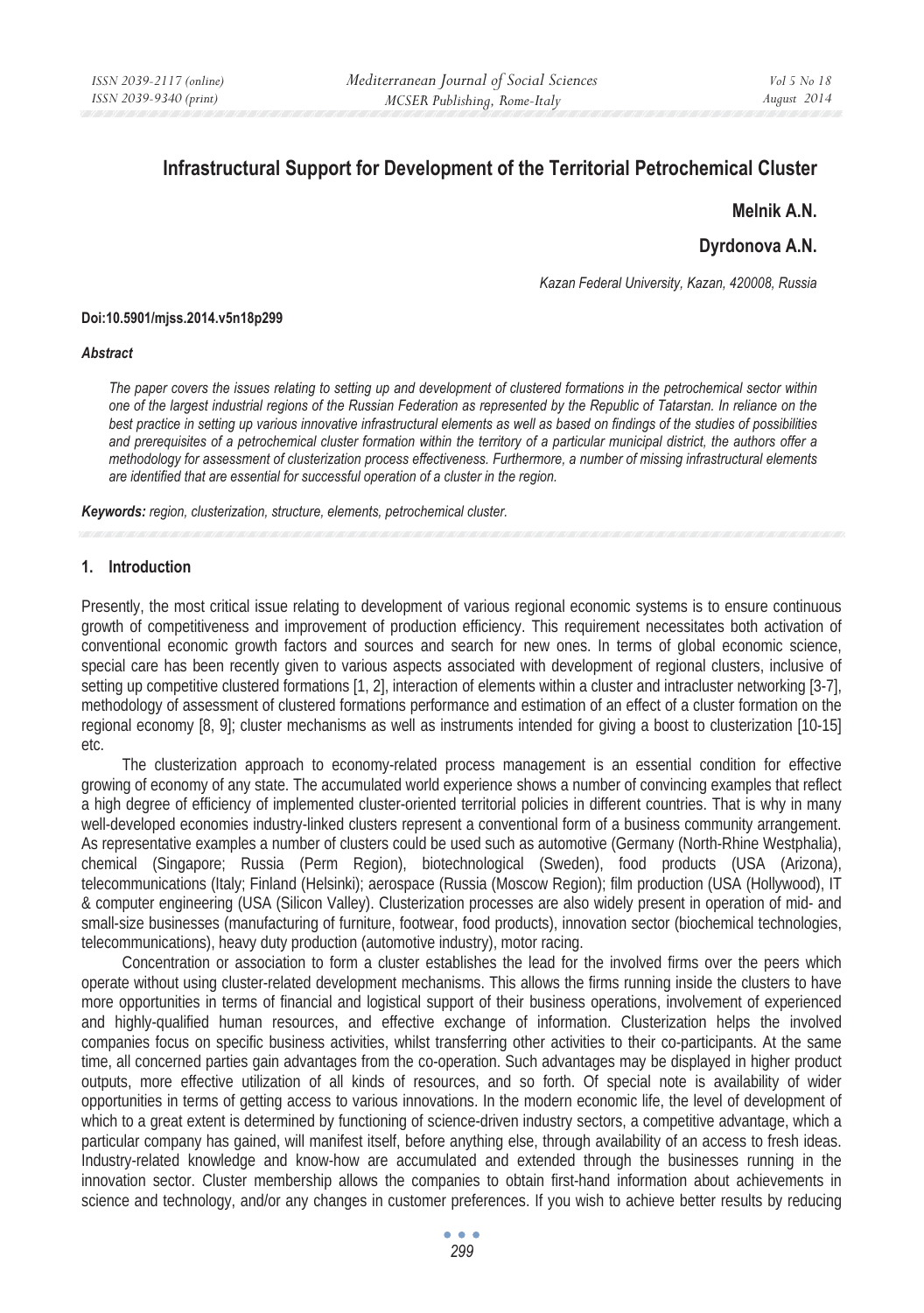costs you have to be located closer to educational institutions of different levels, to suppliers of raw materials and consumables, to potential end users of your products, to customers, R&D centers etc.

### **2. Problem Definition**

Implementation of the clustered regional economy development project calls for setting up a relevant *innovative infrastructure* as well as cross-coupling of science, production, and financial establishments and institutions. One of the areas relating to setting up the innovative infrastructure is expansion of territorial-production parks of science, R&D, and research-and-production types (hi-tech parks, business incubator zones, technology transfer centers, innovation and technology centers, innovation and industry complexes etc.).

It is worth noting that Russia has accumulated sufficient experience in setting up the above mentioned innovative infrastructural elements. For instance, in one of the regions alone, in particular, the Republic of Tatarstan, by date a number of innovative structural elements have been formed and put into operation, such as the Technopark «IDEA», the Special Economic Zone of industrial production type «ALABUGA», the Technopolis «KHIMGRAD», the Association «Nizhnekamsk Industrial District», the Industrial Park Kamskiye Polyany, the Territorial Standalone Innovation Center «Innopolis Kazan», the Kamsky Innovation Territorial-Production Cluster, and so on.

Formation of a petrochemical cluster in the Republic of Tatarstan is a matter of priority, according to the adopted concept of cluster-oriented economic development of the region. Therefore, setting up and development of clustered formations in one of the municipal units of the Republic of Tatarstan, i.e. Nizhnekamsk Municipal District, operation of which served as a pattern for approbation of the approaches worked out by the authors of this paper, is a good perspective in terms of improvement of competitive capacity of the area and boosting the innovative processes.

# **3. Methodology and Study Findings**

Nizhnekamsk Municipal District is the largest center accommodating the petrochemical industry not only of the Republic of Tatarstan but of the Russian Federation as a whole. Nizhnekamsk industrial center accounts for 23 % of overall commercial output of the Republic of Tatarstan, and 30% of regional exports. Nizhnekamsk area encompasses 18% of the fixed production assets of the Republic of Tatarstan, which represent the main domestic industry sectors.

The core industrial business units operating in Nizhnekamsk are represented by the large enterprises involving science-driven technologies, i.e. oil refining and petrochemistry. The Nizhnekamsk city-forming enterprises, in particular, are Nizhnekamskneftekhim Open Joint-Stock Company, Nizhnekamskshina Open Joint-Stock Company, TAIF-NK Public Stock Company, TANECO Open Joint-Stock Company.



**Fig. 1.** Clusterization effectiveness assessment algorithm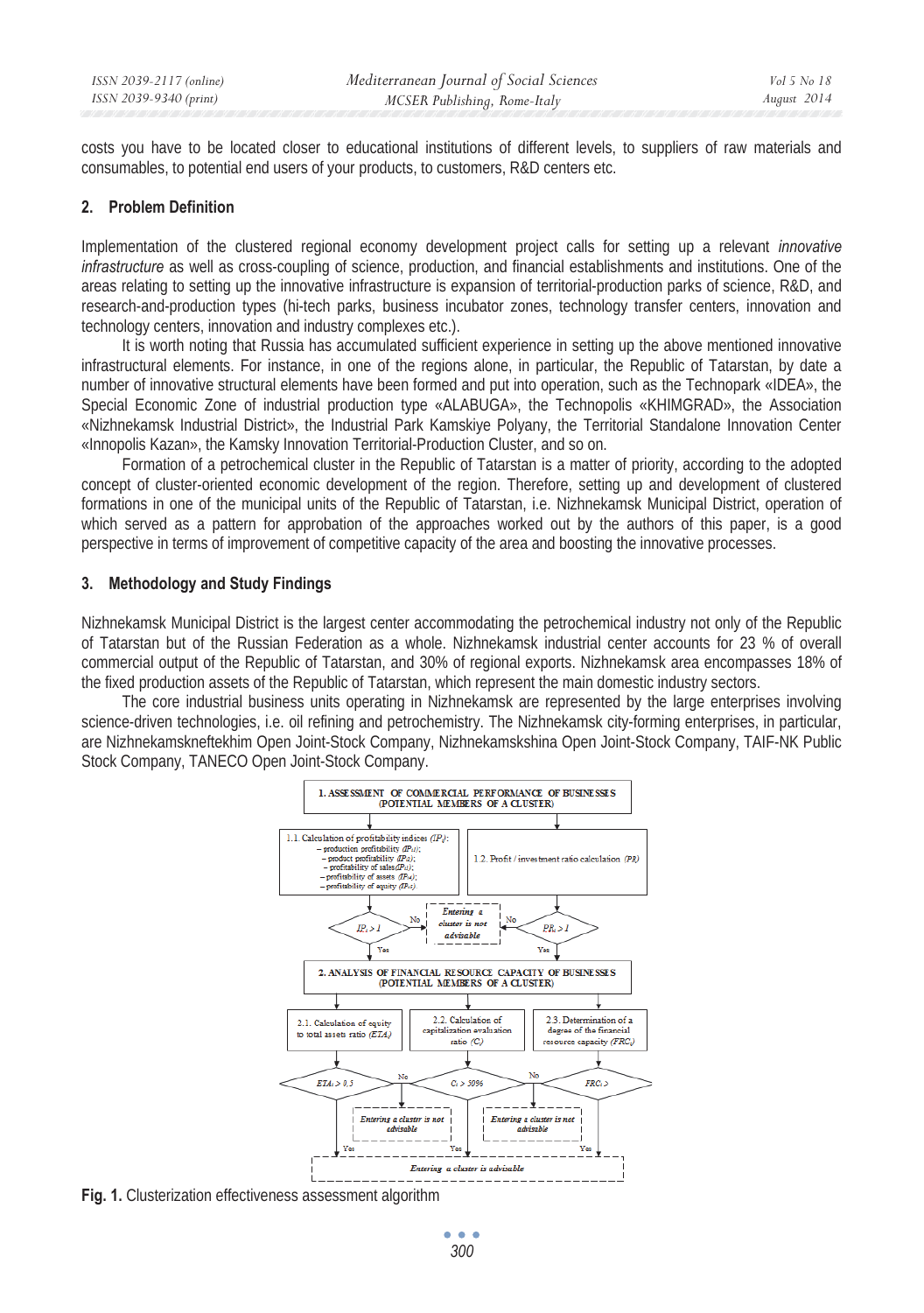Figure 1 shows the algorithm developed by the authors of this paper in order to assess clusterization effectiveness. Table 1 summarizes the results of evaluation of advisability of entering a cluster embracing the above mentioned enterprises operating in Nizhnekamsk Municipal District.

## **Table 1:** Clusterization advisability criteria

| Potential members of the cluster                      |           | Criteria  |           |           |           |        |          |        |        |  |
|-------------------------------------------------------|-----------|-----------|-----------|-----------|-----------|--------|----------|--------|--------|--|
|                                                       | $IP_{i1}$ | $IP_{12}$ | $IP_{13}$ | $IP_{i4}$ | $IP_{i5}$ | PRi    | ETA:     |        | FRC    |  |
| <b>INizhnekamskneftekhim Open Joint-Stock Company</b> | .298      | .097      | $.09^{-}$ | .335      | .457      | 2.286  | 0.505    | 50.492 | 0.0003 |  |
| <b>INizhnekamskshina Open Joint-Stock Company</b>     | $-6.129$  | $-6.477$  | $-5.91$   | $-5.636$  | $-2.135$  |        |          |        | 0.0002 |  |
| <b>TAIF-NK Public Stock Company</b>                   | 0.669     | 0.913     |           | .648      | 0.605     | 752    | 0.432    |        | 0.0002 |  |
| <b>TANECO Open Joint-Stock Company</b>                | 0.782     | 0.287     | 0.292     | 0.241     | $-2.629$  | 10.299 | $-0.025$ |        | 0.0007 |  |

A review of the calculation results brings us to the conclusion that the estimated values of profitability indices (production, products, sales, assets and equity) exceed the factor of 1 only for Nizhnekamskneftekhim. The profitability indices calculated for TAIF-NK and TANECO are lower than the specified values, while the indices for Nizhnekamskshina are negative. The profit / investment ratio calculated on the basis of the accounting income of Nizhnekamskneftekhim is equal to 2,286, which is almost 1,5 times higher of the profit / investment ratio derived from the data received from TAIF-NK (1,752). The calculated profit / investment ratios as well as profitability indices of TANECO and Nizhnekamskshina are lower than the recommended normative values. This means that Nizhnekamskneftekhim is the most commercially effective business entity that should become the key (anchor) member of the petrochemical cluster to be formed in Nizhnekamsk Municipal District.

Analysis of the financial resource capacity shows that Nizhnekamskneftekhim demonstrates the highest equity / total assets ratio (> 0,5). The highest degree of intangible assets capacity also pertains to Nizhnekamskneftekhim (0,0003). The capitalization evaluation ratio of integrated business entities, which is equal to an aggregate cost of fixed assets plus circulating assets, amounted to RUB 188172378 thous., where the most part (50,92%) is formed by the capital of Nizhnekamskneftekhim. This fact again confirms the advisability of setting up the petrochemical cluster in Nizhnekamsk area resting on the Nizhnekamskneftekhim enterprise.

Both for TAIF-NK and TANECO integration makes no sense since the indices of their commercial performance and financial resource capacity are rather low. For Nizhnekamskshina entering the petrochemical cluster would be reasonable only from the point of view of improving its performance and getting out of the red.

For effective functioning any cluster, apart from a number of key member-firms exporting their commodities or services outside of the region (in this case – Nizhnekamskneftekhim), should include a network of intraregional vendors to provide the key member-firms with raw materials, OEM components as well as various services, including logistical support, and business climate infrastructure (an access to high quality human resources, capital markets, a taxation system, administrative barriers, transport infrastructure, availability of R&D institutes and centers). Figure 2 shows the structure of a petrochemical cluster as suggested by the authors of this paper.

For building up an infrastructural support for development of the territorial cluster of Nizhnekamsk Municipal District, apart from availability of specific factors (prerequisites), a number of infrastructural elements should be developed (or formed, if not existing). Based on the analysis of main infrastructural elements a structural and functional model can be built up to simulate economic growth of the region. Such a model could allow looking upon the innovative development infrastructure as a set of mutually reinforcing elements.

Interconnection between the infrastructural elements appear to become effective if and unless all resources are pulled together in order to address global problems, or for the purpose of training and further professional development of personnel in case of exchange of skills, or for combining mutually reinforcing stages within a single work package.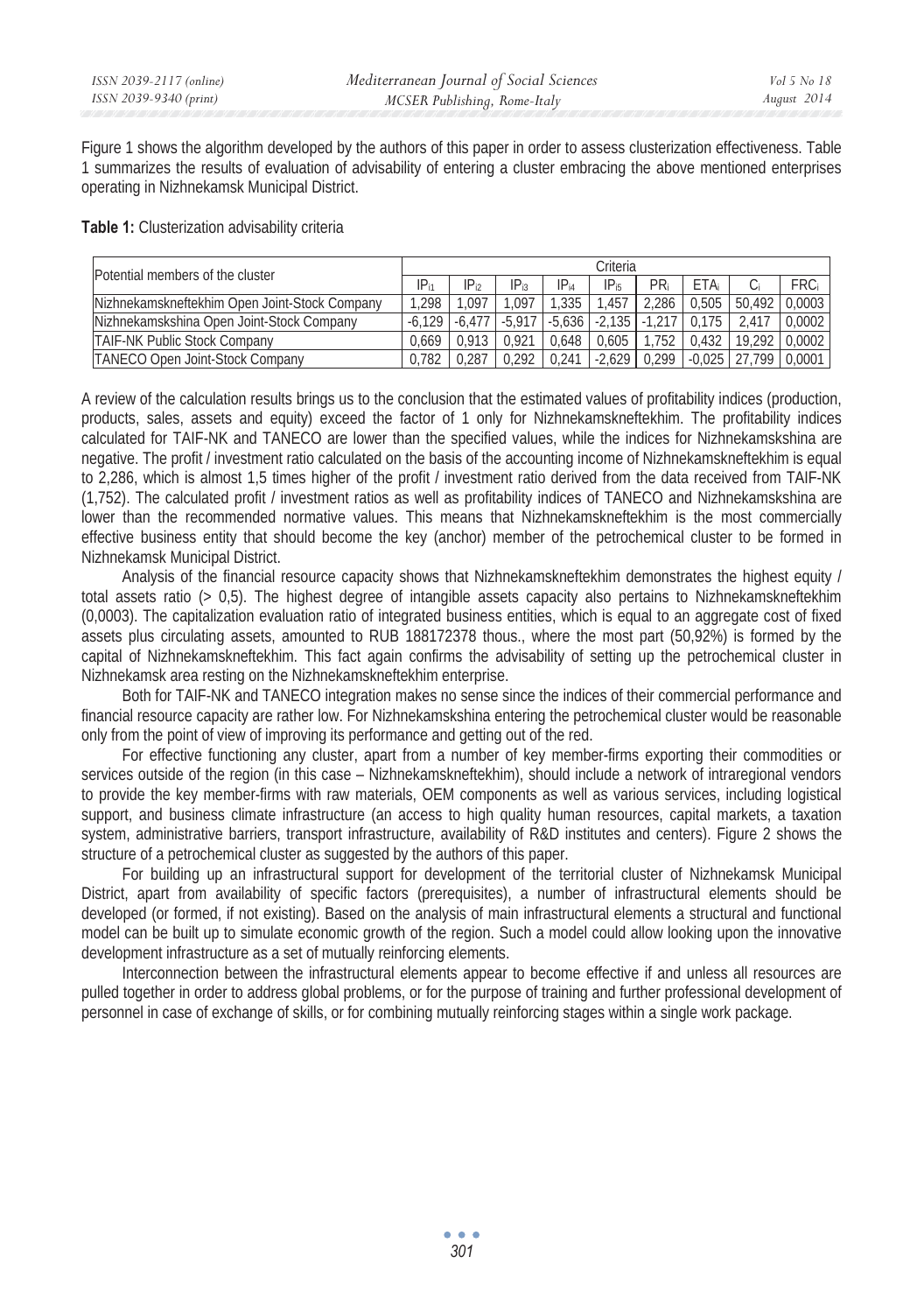

1Highlighted by a dotted line are the elements which are necessary to be set up for successful operation of clusters within the territory of Nizhnekamsk Municipal District.

# **Fig. 2.** Structure of the petrochemical cluster<sup>1</sup>

Setting up *a coordination center* for harmonization of all elements of the infrastructure would allow creating a mechanism where all components would be supported by each other while interfacing with managerial bodies. Besides, a coordination center could help avoiding possible cases of lack of coordination between the infrastructural elements of the Nizhnekamsk Municipal District cluster.

# **4. Conclusion**

The clusterization process within the territory of the region is impossible to run without development of its innovation system as well as infrastructural elements that make part of such innovation system. Creating any missing elements as well as development of available elements of the infrastructural support for development of territorial clusters allow creating new job places for the local population, increase tax payments into the budget, produce new products along with increasing both quality and quantity of produce, replace imported commodities by domestic products owing to application of knowledge-based, resource-saving and environmentally friendly technologies, noticeably enhance the role of science, education, R&D, design and engineering organizations, academic and higher school, enhance both the level of R&D and efficiency of their implementation.

## **5. Acknowledgements**

This work was funded by the subsidy allocated to Kazan Federal University for the state assignment in the sphere of scientific activities.

## **References**

Porter, M. Competition: Per. from English. M.: Publishing House «Williams», 2005. 258 p.

Enright, M.J. Why Clusters are the Way to Win the Game? // Word Link 5 (July/August), 1992. pp. 24-25.

Rosenfeld, S.A. Bringing Business Clusters into the Mainstream of Economic Development // European Planning Studies 5, 1997. pp. 3- 23.

Maskell, P., Larenzen, M. The Cluster as Market Organization // DRUID Working Paper 14, 2003. pp. 29.

Tolenado, J.A. Propjs des Filires Industrielles // Revue d'Economie Industrielle. V. 6, 1978. pp. 149-158.

Soulie, D. Filieres de Production et Integration Vertical // Janvier: Annales des Mines, 1989. pp. 21-28.

Dahmen, E. Business and development of Swedish industry, 1950. 360 p.

Feldman, V.P. Innovation in cities: Science, based on diversity, specialization and localization competition // European Economic Review 43, 1999. pp. 409-429.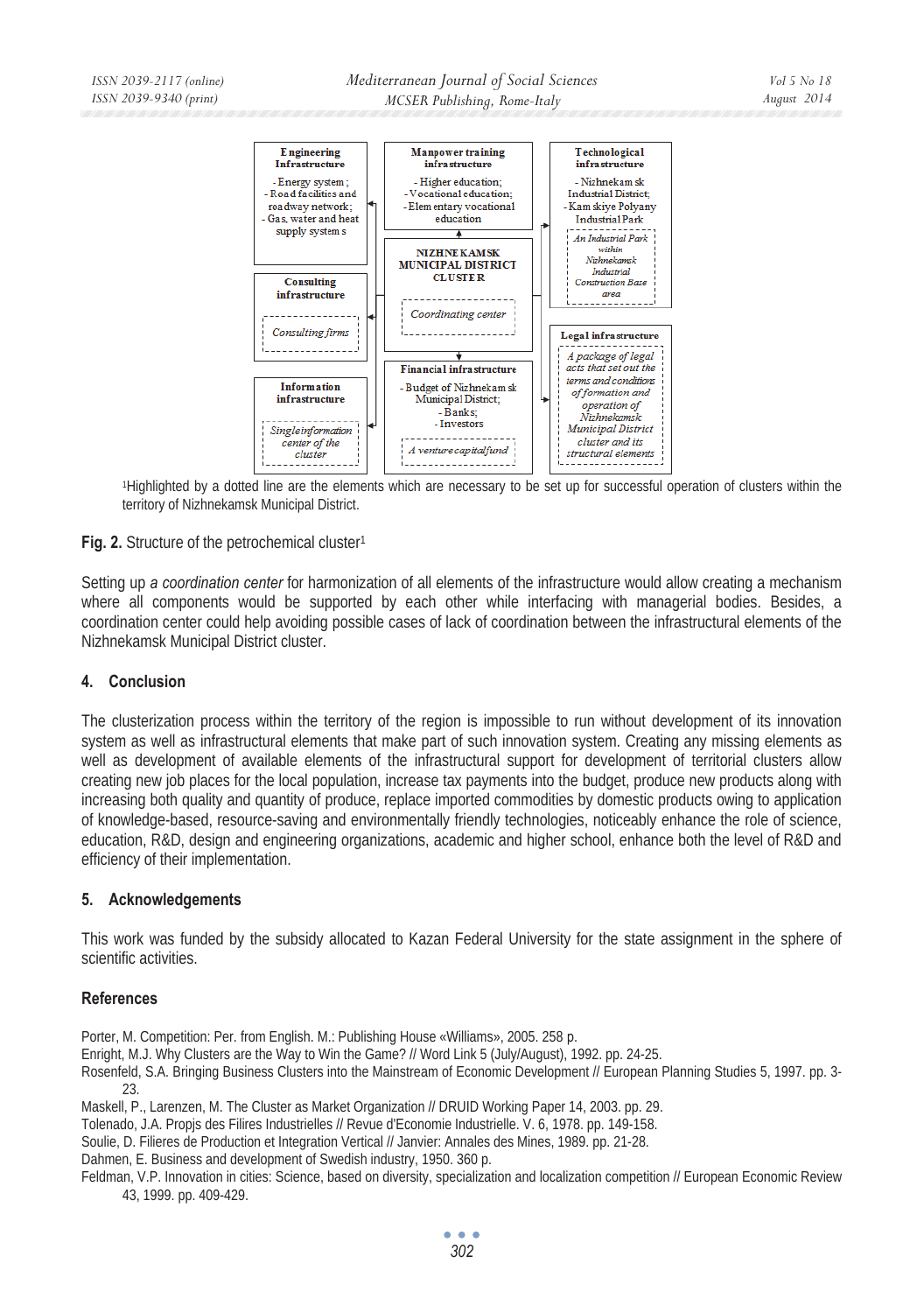| ISSN 2039-2117 (online) | Mediterranean Journal of Social Sciences | Vol 5 No 18 |
|-------------------------|------------------------------------------|-------------|
| ISSN 2039-9340 (print)  | MCSER Publishing, Rome-Italy             | August 2014 |

- Melnik, A.N., Lukishina, L.V., Khabibrakhmanov, R.R., Methodological Foundations of the Formation of the Energy Strategy of an Enterprise // World Applied Sciences Journal 23 (8), 2013. pp. 1085-1089.
- Sadriev, A.R. Problems and Prospects of Networking Mechanism Using in Energy Systems Innovation Development // Middle-East Journal of Scientific Research 17 (10), 2013. pp. 1453-1456.
- Melnik, A.N., Mustafina, O.N. The Organization of Russian Power Market in Modern Conditions // Middle-East Journal of Scientific Research 13, 2013. pp. 91-94.
- Melnik, A.N., Sadriev, A.R. Challenges and Opportunities for the Energy Clusters Formation // World Applied Sciences Journal 27, 2013. pp. 194-197.
- Sadriev, A.R., Pratchenko, O.V. Idea management in the system of innovative management // Mediterranean Journal of Social Sciences 5 (12), 2014. pp. 155-158.
- Melnik, A.N., Ermolaev, K.A., Antonova, N.V. Stages in formalizing energy conservation and efficiency management in industrial enterprises // Mediterranean Journal of Social Sciences 5 (12), 2014. pp. 173-176.
- Melnik, A.N., Mustafina, O.N. The liberalization of electricity market in Russia // Asian Social Science. Vol. 10 (13), 2014. pp. 280-286.